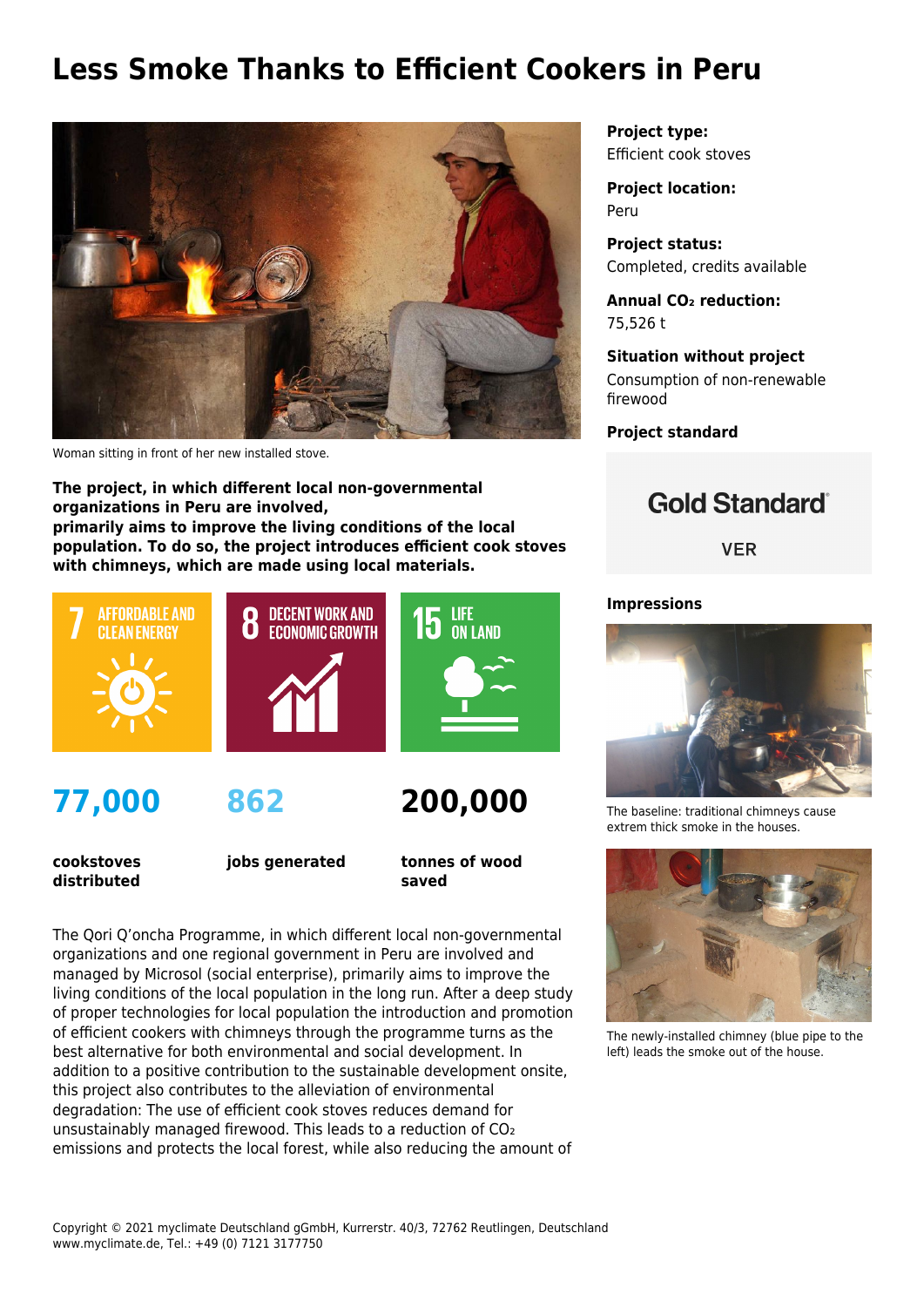time the local population spends gathering firewood.

Since the new stoves are equipped with a chimney, the thick smoke that is produced with traditional stoves is routed out of the house. This has an especially positive effect on the respiratory health of women and children. In order to guarantee the long-term success of the project, sensitization and training are an important and integral component of the project. Local institutions and villagers are trained both in the construction and use of the stoves and instructed in the areas of technology, health and the environment.

Only through the support of myclimate through the voluntary CO₂ offsetting mechanism can the project be realized in this size.

And have a look at more pictures on [myclimate-Facebook!](https://www.facebook.com/media/set/?set=a.10151354197095374.819260.341277720373&type=3)

## **This project contributes to 4 SDGs:**



406'000 poor people have benefited from clean cooking technology.



The thick smoke that is produced with traditional stoves is routed out of the house. This has an especially positive effect on the respiratory health of women and children.



Local artisans building a new stove with chimney.



406'000 beneficiaries profit from better air.



77'000 beneficiaries have received training on the benefits and the correct use of the clean cooking technology.



Women spend less time on firewood collection and fuel preparation.



77'000 cookstoves distributed.



862 jobs generated



35% fuel savings achieved.